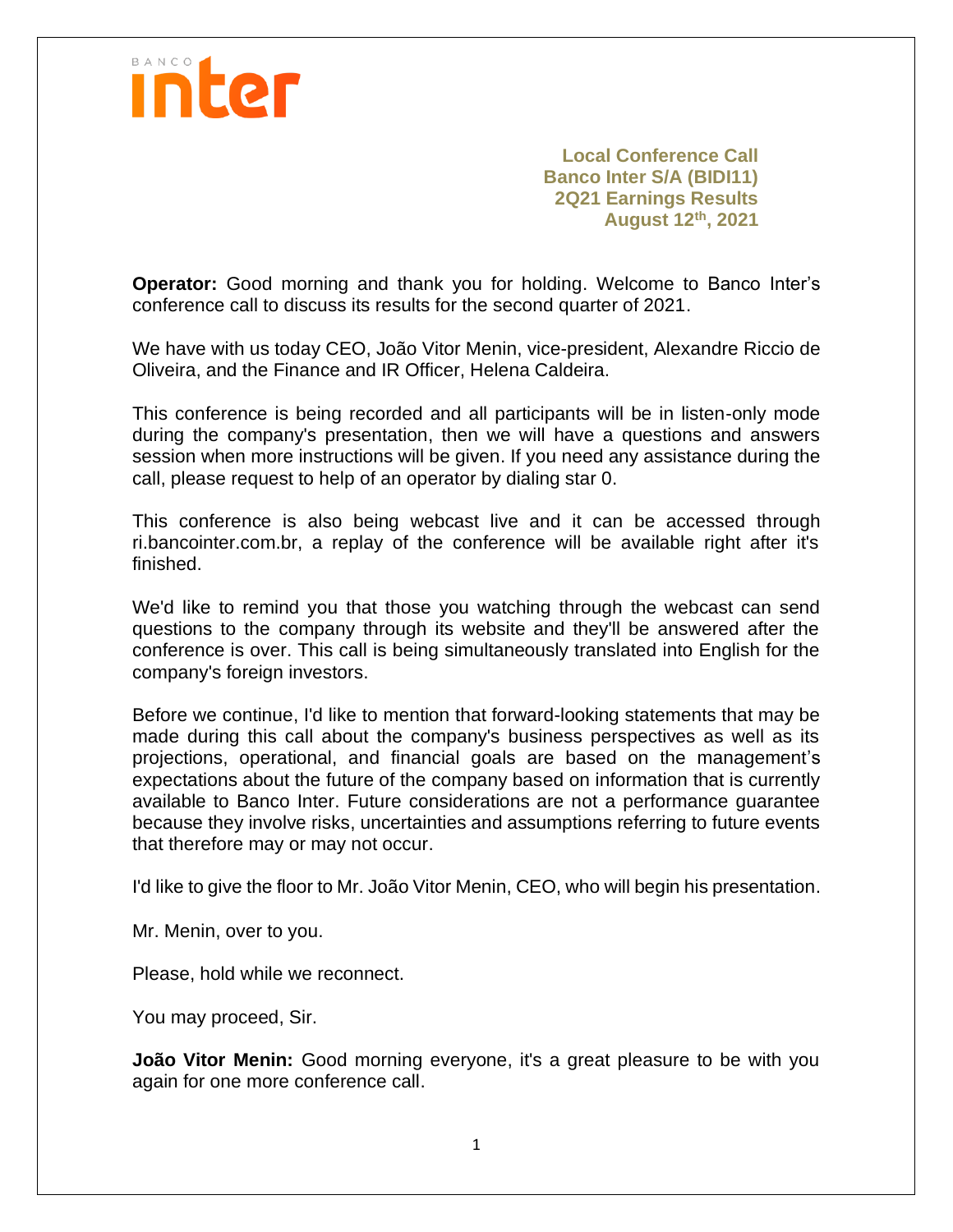#### nter

So, we're going to do what we always do, I'm going to speak for a bit and then Alexandre will tell us about our results, then Helena will tell us about the milestones we reached in the capital market and then we'll open up for questions.

So, I'd like to do things a little differently during this call, I usually talk about products and results and about tipping points and revenue and income, but I'll leave that to Helena today, I'd like to use our time in the best way possible so I can tell you, our shareholders listening to us, about the biggest delivery that we've had in the last couple of quarters, which was building our best asset: people.

I don't know if you know, but we passed the milestone of 3,000 employees this quarter which is very important, but that's not only, you know, 3,000 people, we really have 3,000 entrepreneurs, they're the ones who allow us to launch products, expand our revenue, improve our products every day.

About two weeks ago, I say that we didn't spend, but we actually invested two weeks so that we could work with our entrepreneurs, our executives and employees, we had two very good weeks, we worked on career plans where we encouraged them to be protagonists, to understand the company and to be resilient. This is what we're basing ourselves on here at Inter so we can be a stronger brand that delivers more and that retains and provides more value to our greatest asset, which are people.

During these last two weeks, we heard a few speakers who gave us some great messages about their struggles, how to overcome achievements and challenges, and I think what Inter did in the last years was very close to what these speakers described to us, we were able to be protagonists and we had all of the technical background to deliver what we have delivered so far. But the greatest thing about this is, as our team expands with our culture, with our way of doing things and as we really prepare our people, I have no doubt that Inter will continue to deliver a lot in the future.

So, you may ask, you know, this is an earnings call, so what is the point of talking about that? Well, results are a mere consequence of our team, this is the biggest asset for Inter, we don't need oil like Petrobras or paper like Suzano or ore like Vale; our biggest asset really is people. So, the best way of spending time with our shareholders and to be closer to you is to tell you what we are investing in the most, what makes us more excited, and what's the biggest assets that we have, and that truly is people.

So, I'll conclude by saying that here at Inter we say that the blood of our employees is orange, what runs through their veins is orange blood, but there's another great thing people say that what drives the world is oil, but actually it's willpower. So, I think we have this in our um employees, the resilience, the protagonism, and I have no doubt that what we were able to achieve in such a short amount of time is only the beginning, this is only the first stage, the first half of the game, there's still a lot to be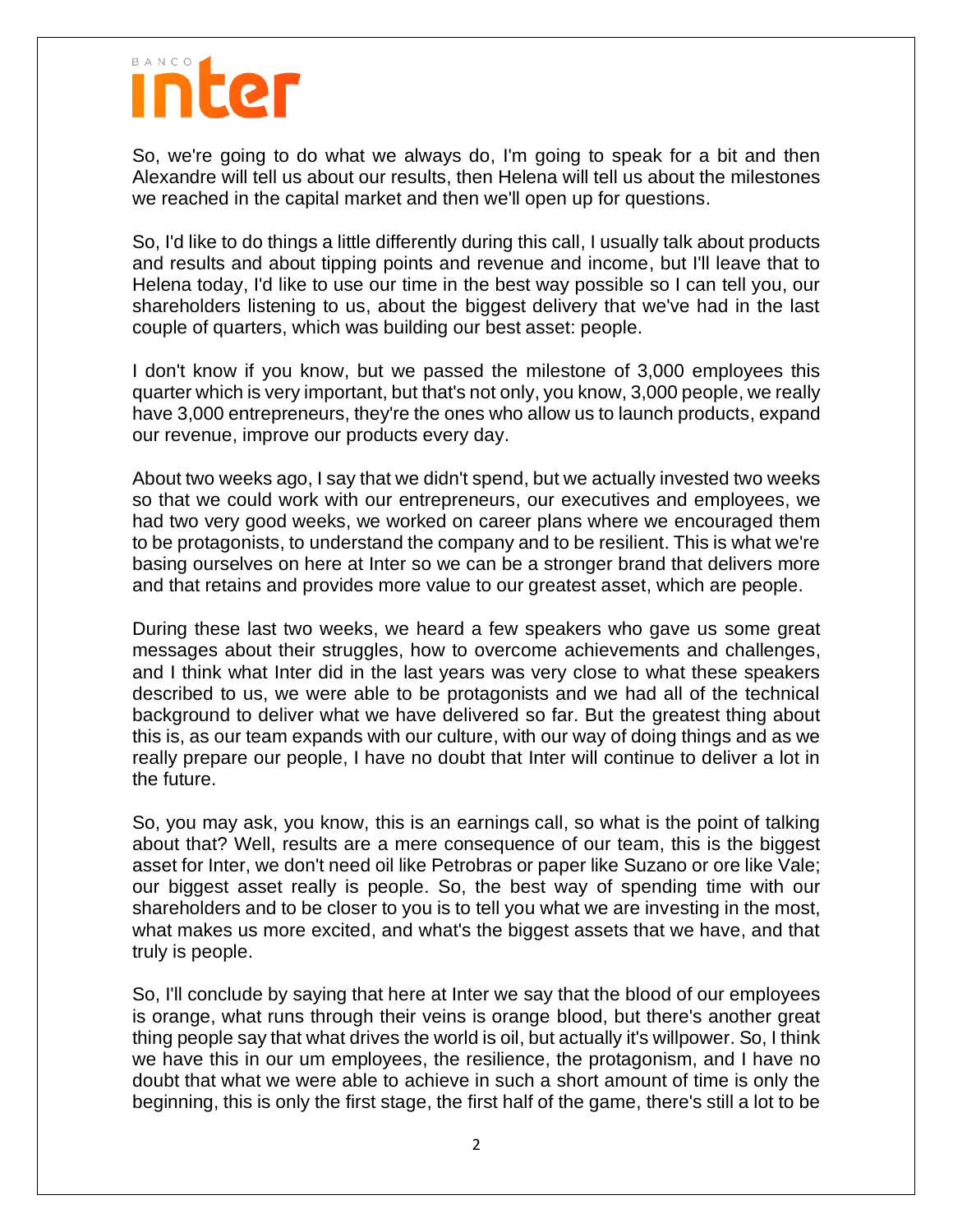## nter

done, and I'm sure that we have the best team today and we're going to reach better results and you'll see this in our financial disclosures, as Helena will discuss soon.

But this is the message that I, as a CEO, wanted to give to our shareholders. I hope you see what we have in our hands, which is this greatest asset, the 3,000 employees and entrepreneurs we have.

So, I'll pass it on to Alexandre and then we'll return there in the Q&A.

**Alexandre Oliveira:** Good morning everyone and thank you for listening to our conference call.

As per usual, I'll go through some of our highlights, so once again, it was a very strong quarter which underscores our momentum as a business, we're growing a lot, our business is a scalable and resilient and we have a lot of opportunities to explore, both in our existing basis with our 12 million clients and with the new clients that we are getting as the business evolves.

Our trends have kept up very well, so we overcame some of our internal measures like ARPU, cost of service, and the service quality as well. So, we followed up on several measures, some of them are here such as NPS, the number of complaints in the Central Bank, App Store, Reclame Aqui and we had a great evolution in all of these measurements. Our team continues to evolve, so we are developing structuring capacity to deliver these opportunities as we grow, and we're still focused on having operational excellence.

So, this is at the core of our agenda and we're adding it to our culture, which has innovation as one of its main pillars. To tell you a bit about the figures, I'm going to go into our platform starting with the client base, engagement, and unit economics. So, we reached 12 million clients with a growth of over 100% year-on-year, we reached higher number than we did in the first quarter and we had really disproportional growth in the second quarter, our service revenues were higher than in the last quarter and although we suffered some cost pressure, we were more efficient, our cross selling index (or CSI) and active clients, which is monthly active users (or MAU) maintained their positive trends. So, CSI went up 5% on a consolidated basis and even in our oldest groups we were able to increase more than 1% in the activation index.

And what do these indicators show us? We don't have any mature groups in Inter yet, we have a lot of space for monetization in new, older, and median groups, so we are still falling short of our potential and our mission is really to reach that potential. Our NPS was 84 points and to tell you a bit about day-to-day banking, we had a great evolution in demand deposits, 8.3 billion, and the average per client was also higher, so this was a 20% growth in demand deposits. Card transactions did very well, 9.4 billion, a 24% growth quarter-on-quarter. And how have we advanced?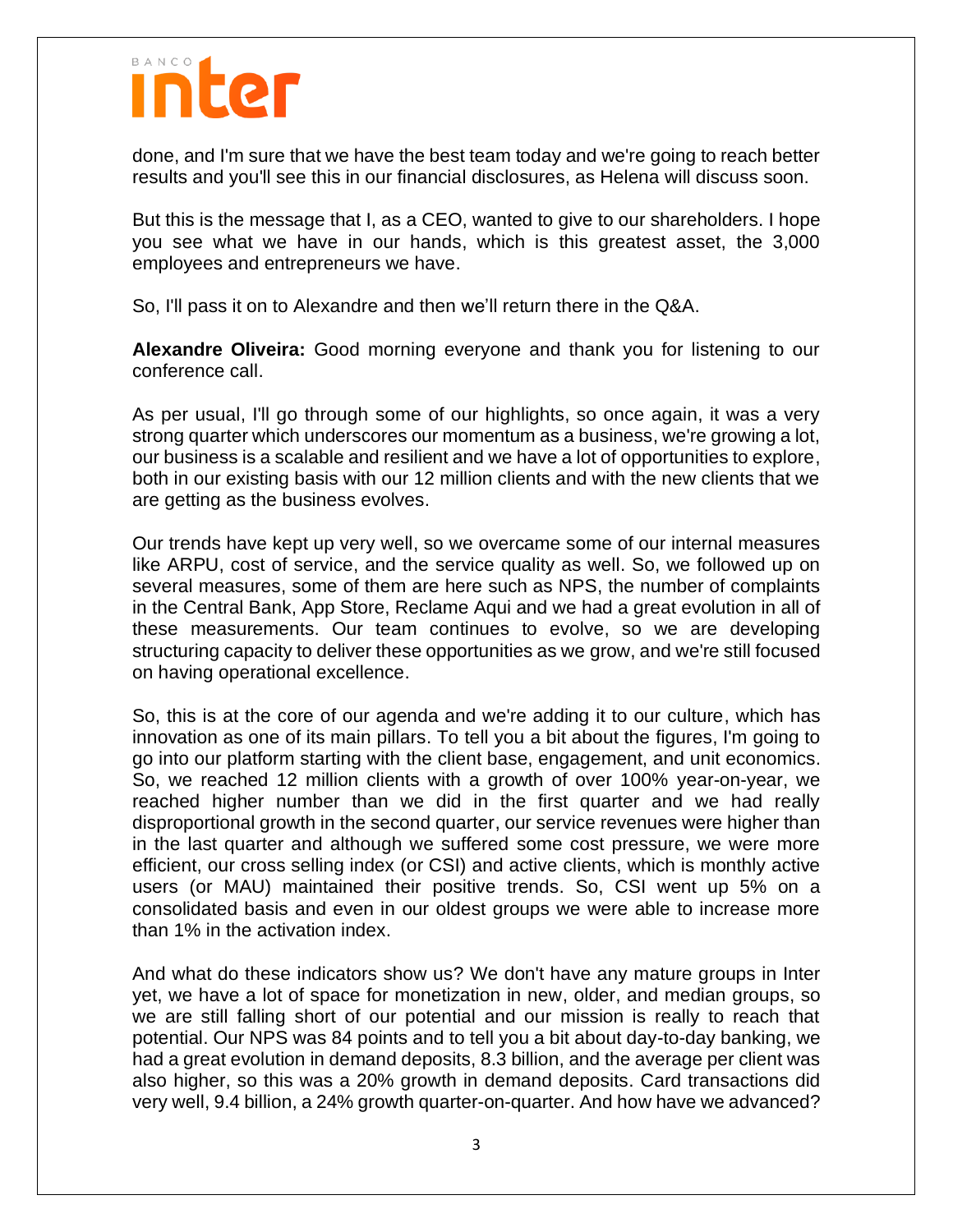We've been getting more comfortable with credit card products and we're learning about it over the years, so we managed to have better limits which are more proportional to our clients' demands and we think we're ready to continue evolving, we moved forward very well in three aspects: experience, product including a loyalty product focused on cash back, and credit models and policies. These three elements are very important too and we believe that we're doing very well there. That has helped to drive this disproportional growth, which I think we can expect for the next quarters.

So, as we become more comfortable, we start believing that disproportional growth in cards is something that we can expect to get a greater share of wallet. This is something that we might have left behind before and now we're bringing into Inter.

Now to tell you about Inter Shop, our marketplace, we once again had a great quarter, so although online retail is apprehensive because of brick-and-mortar stores reopening, we reached a 774 million GMV, our take rate reached 56 million, it grew by 36% this quarter. So, again it was disproportional. For the first time, we reached 7% of the average take rate, actually we have 7.2%, and Inter Shop is getting consolidated, but it's doing much better now that we have the partnership with Stone, which Helena will tell us about soon.

Now on investments, we had another great quarter, we reached a 63.5 billion, we reached 1.7 million active clients, out of which many of them have great shares, so we're maintaining them with diverse products and revenues grew 9% reaching 16 million. So, there's still a lot of potential here, but we're moving in the right track.

Another important point was the partnership we started with ABC Brazil Bank, which Helena will also describe soon. About insurance, we had another record-breaking quarter for this avenue and it's also progressing very well, we reached 532,000 policyholders, the penetration of insurance products reached 4.4%, so that underscores our belief that we can sell insurance at a large scale digitally, so that was a question mark that we had in the past and it is now being erased as we reach 4.4% so quickly.

And we continue to generate revenues, 21.6 million generated for the second quarter, and we also advanced the platform significantly, we launched digital health care plan with QualiCorp, several products also evolved, and we had a higher penetration of several products, like dental plans, which was a product that really did very well during the quarter.

About credits and loans, we can see that the credits area reinforced a change in growth origination and in our portfolio. So, we maintained our strategy to build origination based on direct relationships without intermediaries and we reached 3.3 billion in our credit portfolio. So, it was 108% growth in the last month. So, this was excellent, our entire team deserves kudos. And just something that I had mentioned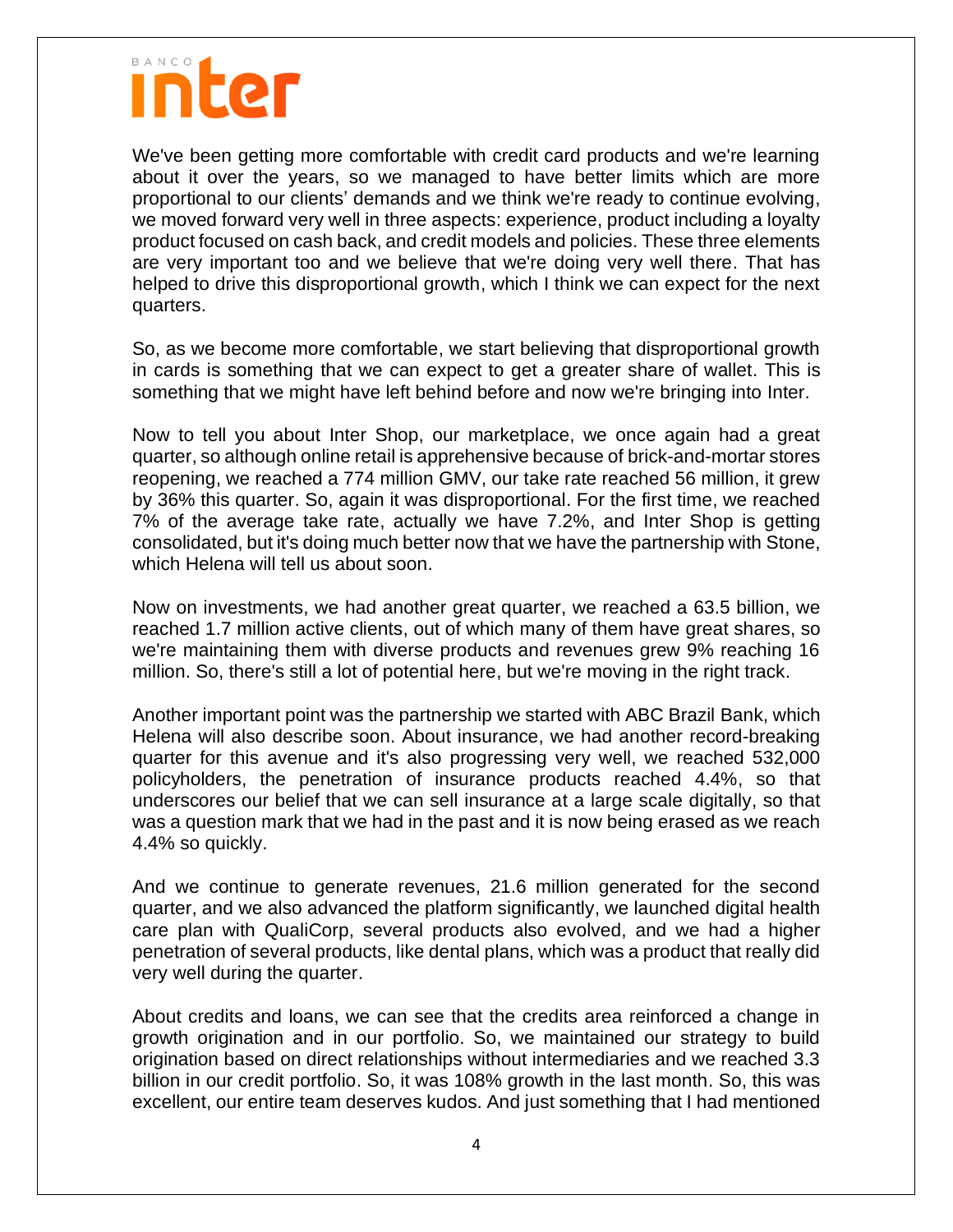

in day-to-day banking, the highlight here is the comfort that we have to grow in the cards' portfolios. So, we can expect that this will evolve significantly.

Finally, some financial highlights. We grew 109% in total revenue versus the second quarter 2020, we grew 164%, again disproportional growth in service revenues versus last year, 265 million, and that represents 48% of penetration in this services revenue. Finally, our profit was 18.2 million Basel index 19.6 X, but we're going to a higher level than that considering our follow-on which was approved by BACEN in early June. So, we'd like to thank our several stakeholders, clients, shareholders, and especially our team which has been growing, strengthening itself and being more united to deliver on our purpose.

So, I'll pass it on to Helena, who's going to talk about our partnerships, follow-on, and some other events that took place during this quarter.

**Helena Caldeira:** Thank you, Alexandre. Good morning everyone and thank you for listening to this conference call.

I'd say that this quarter was marked by more than just the financial and operational results. So, at the beginning of the quarter, we started a bid on, and the area negotiation volumes have gone up, it has gone over 210 million in the last 90 days. We also started great partnerships with ABC Brazil in the investment areas, we decided to accelerate origination from the capital markets, and we've already started to collect the results. We have some operations concluded and we have five additional operations in our short-term pipeline. We also started a partnership with Stone, which incorporated our follow-on in June this year, we captured R\$5.5 billion with an investment of 2.5 billion by Stone and we were strongly supported by our shareholders basis, our local investors, and international investors.

From that investment from Stone, we started having deeper commercial partnerships and we've had frequent exchanges with teams and talked about new opportunities to work together. This is interactions that have taken place in person and online making use of this moment to really get closer and make these things happen. So, we're very happy and confident that the ecosystems created by the two companies will be very good for the online market and also for the hybrid market, online and offline.

We believe that our culture, our execution capacity, and our strategic vision are really in line. So, we really can execute these plans and we're excited for that. We've also been working on well with our assistance in reorganizing our corporate structure. So, we're trying to find a proposal that will make sense to all of our stakeholders, and we hope that we can maintain our growth without any limiting factors so that we can continue in our strategy through partnerships, through acquisitions and through new captures.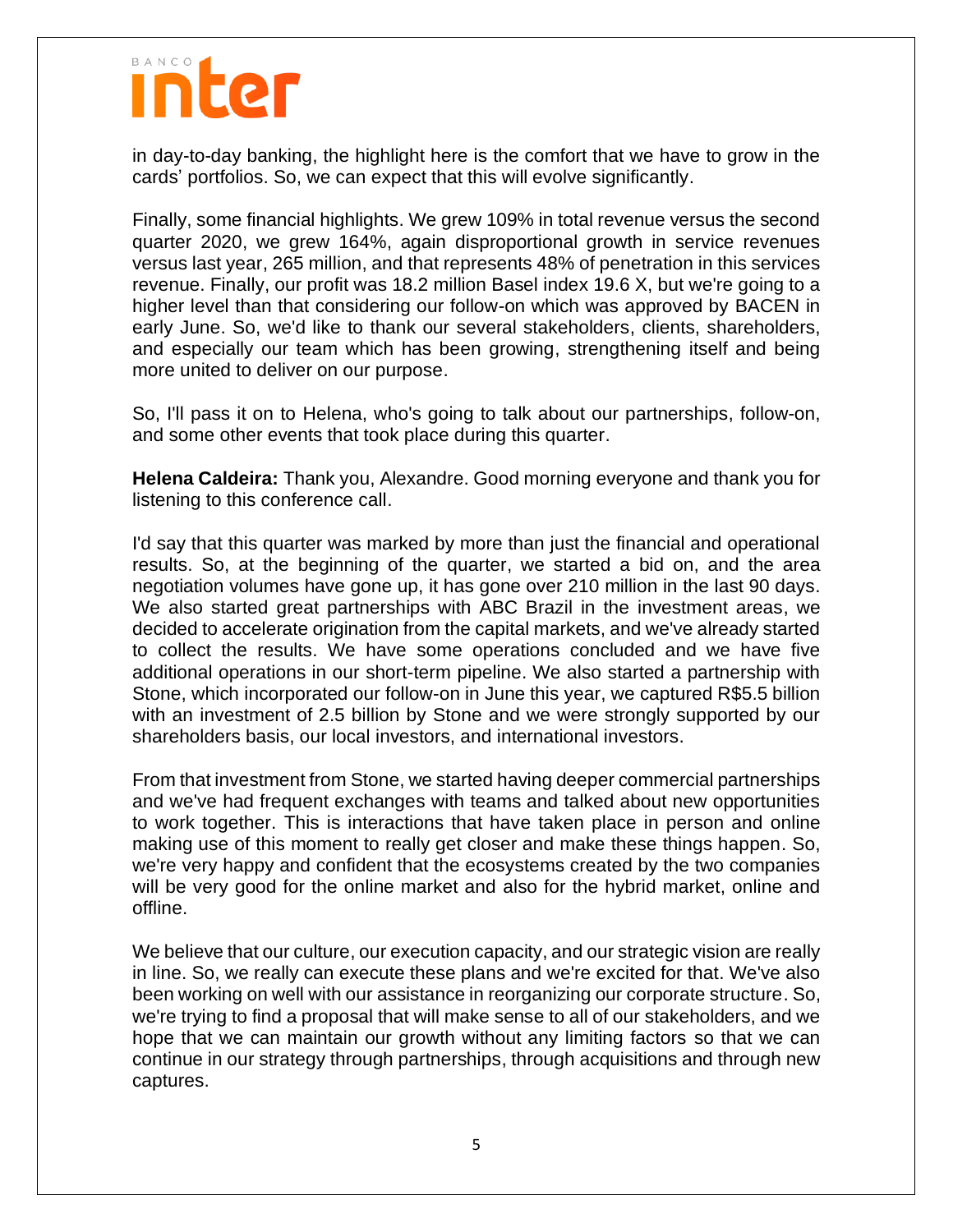

So, this has been a great order and will now open up for questions, thank you.

#### **Question-and-Answer Session**

**Operator:** Ladies and gentlemen, we will now begin the questions and answer session. If you'd like to ask a question, please dial star 1. If you'd like to remove your question from the queue, please dial start 2.

Our first question is for Mr. Tiago Batista, from UBS BB.

**Tiago Batista:** I have two questions actually, if you'll allow me. First, we saw during this quarter important growth in cash back. Did that happen during Inter Day? I noticed that your take rate was very good, but your cash back went up significantly and I'd just like to know if this happened after Inter Day.

And another question about your marketplace, you talked about trying to expand or use the Stone concept in your marketplace, and what do you need to provide to this client? Is there any logistics behind it, is there any additional work that you have to do from what you already do in order to plug in, you know, an average client?

**João Vitor Menin:** Hi, Tiago, this is João Vitor, thank you for your question. So, I'll tell you about cash back first and then we'll talk about the value chain. So, my perspective is this: obviously, when you look at Inter Day, which was on July 7<sup>th</sup>, about midway through the quarter, right, our sales volume was very significant. Obviously, as with every retail initiative, we have cash back campaigns which are very expressive, and we've been discussing this inside the company and it's important to highlight it that it really is a trade-off. We tried to get a positive spread between the take rate and the cash back, but are we still, you know, taking our product, which I have to say is the best online shopping experience in Brazil and maybe in the world because you can select your cash back limits, the experience.

So, should we continue to bring that to more clients, because that incurs in a marketing expense? So, that is a question that we have, it's a constant brainstorm and what we've concluded is that, as we have a higher number of clients with campaigns, we believe that the path for the next quarters will be to continue to have a good spread from the take rate to the cash back, it should be tighter so that we can show our clients that we have a great ecommerce product. So, that's a bit of our cash back dynamics.

So, during Inter Day, which is a great event that receives a lot of attention, we do make a cash back effort, it's a marketing expense for us. So, that's why the cash back versus take rate is different.

Your question about logistics, as we integrate with Stone, you know, we were able to get a medium-sized retailers who might not have a big logistics background, so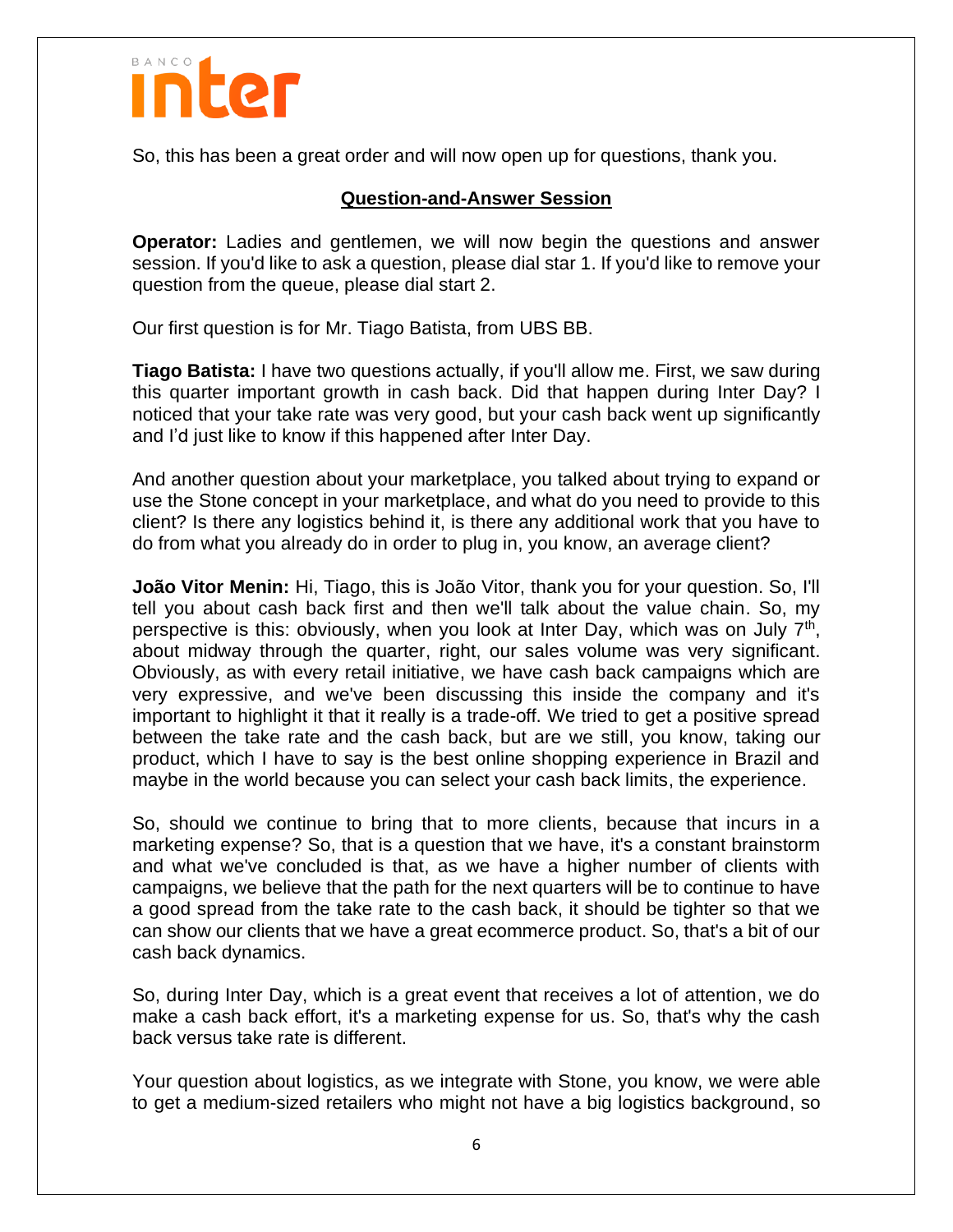we do need to provide them with, you know, some fulfillment and shipping capacities. We talked about this in the company about, you know, buying a company, but what we've seen in Brazil is that ecommerce is evolving, it's booming not only in numbers, but it really is advancing. We know some very good companies that do this well as a core business.

So, do we need, you know, storage and trucks in our company? We think that we can do this through companies that do this end-to-end and I'm sure that they'll have better prices than us. Maybe the last mile which has a higher added value is something that we can invest in, but that's how we see logistics right now. We see it more as a service, but the cost of the business, you know, with financial services with a good catalog in this combination with Stone is difficult, it's not a commodity, it's not easily available in the market. So, I think we're the only ones who will be able to provide it well and we're going to make use of these B2B companies that provide us with services to fill in that part of the equation.

**Tiago Batista:** Great, thank you.

**Operator:** The next question will be asked by Pedro Leduc, from Itaú BBA Research.

**Pedro Leduc:** Good morning, this is Pedro Leduc, Itaú BBA. Thank you for a taking my question. So, about your ARPU, I see that the market is a bit anxious and what you're showing us is polluted by, you know, a number of clients that just joined and that might not have, you know, as much revenue as the clients that consume, you know, three or four products from your current basis. So, maybe if you can tell us about the previous client groups with more mature clients and how they're behaving. Thank you.

**João Vitor Menin:** Leduc, I think you answered your own question, I think you're right, fortunately, we have been able to bring in many new clients to our platform. When we're talking about clients, we're talking a lot about checking accounts. So, our CAC is well-behaved, we have many clients, and it does pollute a bit our ARPU. So, we do not disclose what happened, you know, with the previous groups of clients acquired, but when we look at the numbers we have, product cross selling and client activation you obviously can see that the previous groups are performing very well, you know, clients are now with us, they've brought in their salaries, they've started investing in our platform, they're tested Inter Shop, they've used our gift cards, they've used our insurance platform, so that naturally happens. Now the greatest thing – and this is something that we often forget to discuss – is that in our ARPU we have product activation, but we still have, you know, a lot that is to come, we don't want a platform only for fee ARPU and NII ARPU.

So, we have to combine the maturation of products that we have and the fact that we have a more comprehensive platform now, and we really are getting a lot of tailwind from NII, especially with cards, as Alexandre said, so that includes, you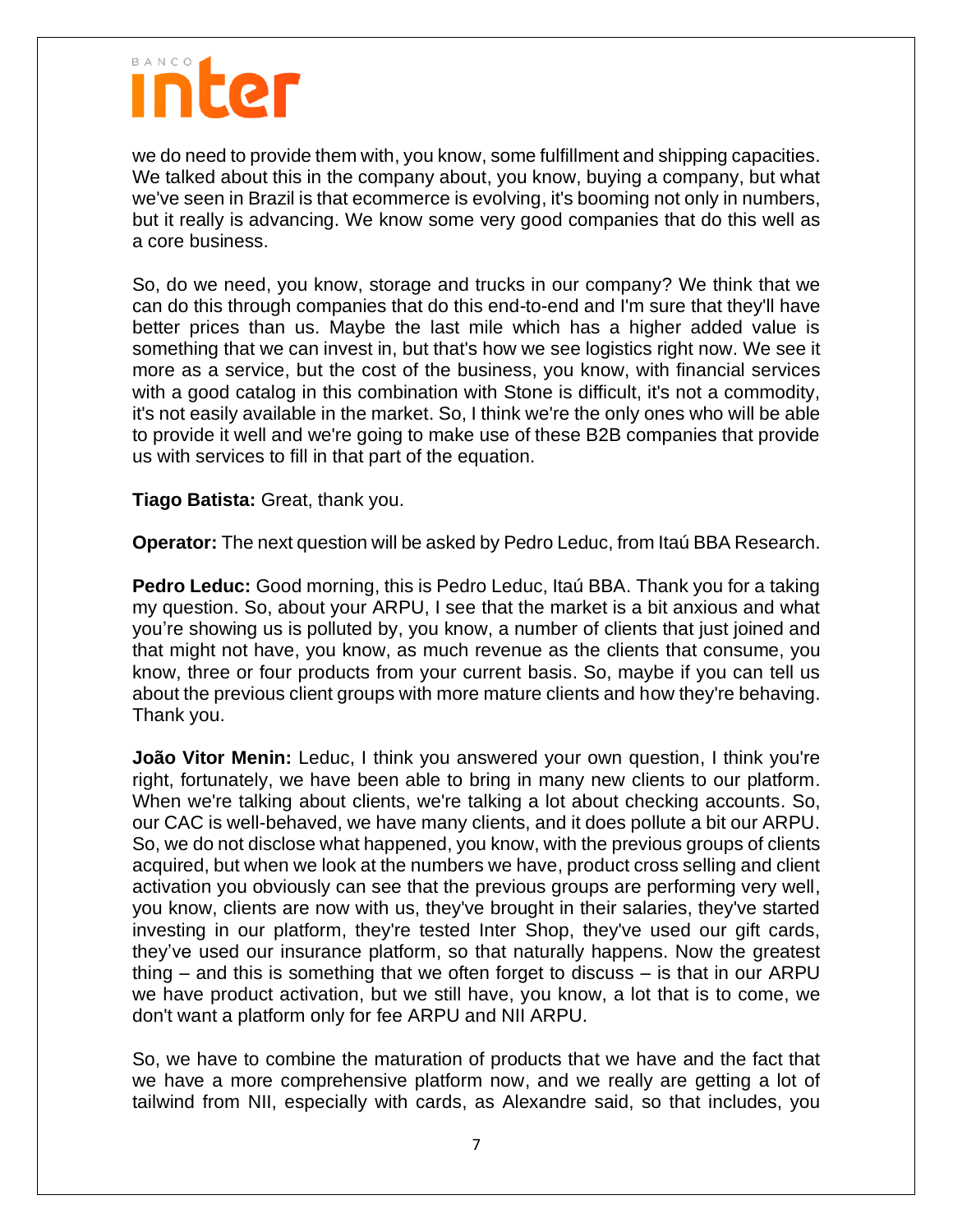

know, an important service component and we listed as a service not NII, so that helps us to balance it at a 50-50 proportion. So, you know, having that basis on providing a good client experience, good product and a comfortable credit model will make us more aggressive in a positive way so that we can do things right so that our consumers see that this is a great platform, so they will no longer have their credit cards with other banks and I believe that that will give us a lot of contribution for our NII and so on.

I believe we will grow. If we were to stop and look at it, we've had great growth in our ARPU, our average is very good, especially when we look at our CSI, and I'm sure that we can reach even higher levels.

**Pedro Leduc:** Great, thank you.

**Operator:** Ricardo Buchiglia, from BTG Pactual will ask the next question.

**Ricardo Buchiglia:** Good morning everyone, thank you for taking my question. First, I'd just like to hear about an update on your capital increase, how it went and if you expect to do another one. And also, if I may ask another question, if you could give us an update on your KPIs for the next years. So, insurance, cards, what are you expecting? And considering the strong growth you had in your credit portfolio and the volume is in your marketplace, should we expect the same level of growth to continue? So, are we still expecting 8 billion or 10 billion BRL, or should we expect more than that? Thank you.

**João Vitor Menin:** So, Ricardo at the end and then Helena will answer your first question. So, yes, I do think we can expect from our shop 3-digit growth, it will be high, but of course, our comparative basis it was low. So, for 2022, we believe that we will continue to grow by three digits. We still have a lot of penetration to do, we have to improve our experience, we have to improve our credit limits, so I do think it's possible.

In terms of modeling, we can expect that, we're very comfortable with that, there are many great levers that we can use to increase here.

You also asked about credit, right? So, it's important to talk about that. Credit when we talk about credit cards, well, not credit cards, but credit card usage will grow significantly and when you look at the credit portfolio, the expanded credit portfolio, it's impacted by credit cards even if it doesn't become an asset, which is not what we're focusing on, we're not aiming to make money there, the value is having people doing transactions for us, so that improves the three elements I mentioned: the experience, for clients to use our products and models we can really be more aggressive in credit card limits, have more transactions, greater TPV, and with that our expanded portfolio can grow even more than the 80% you mentioned.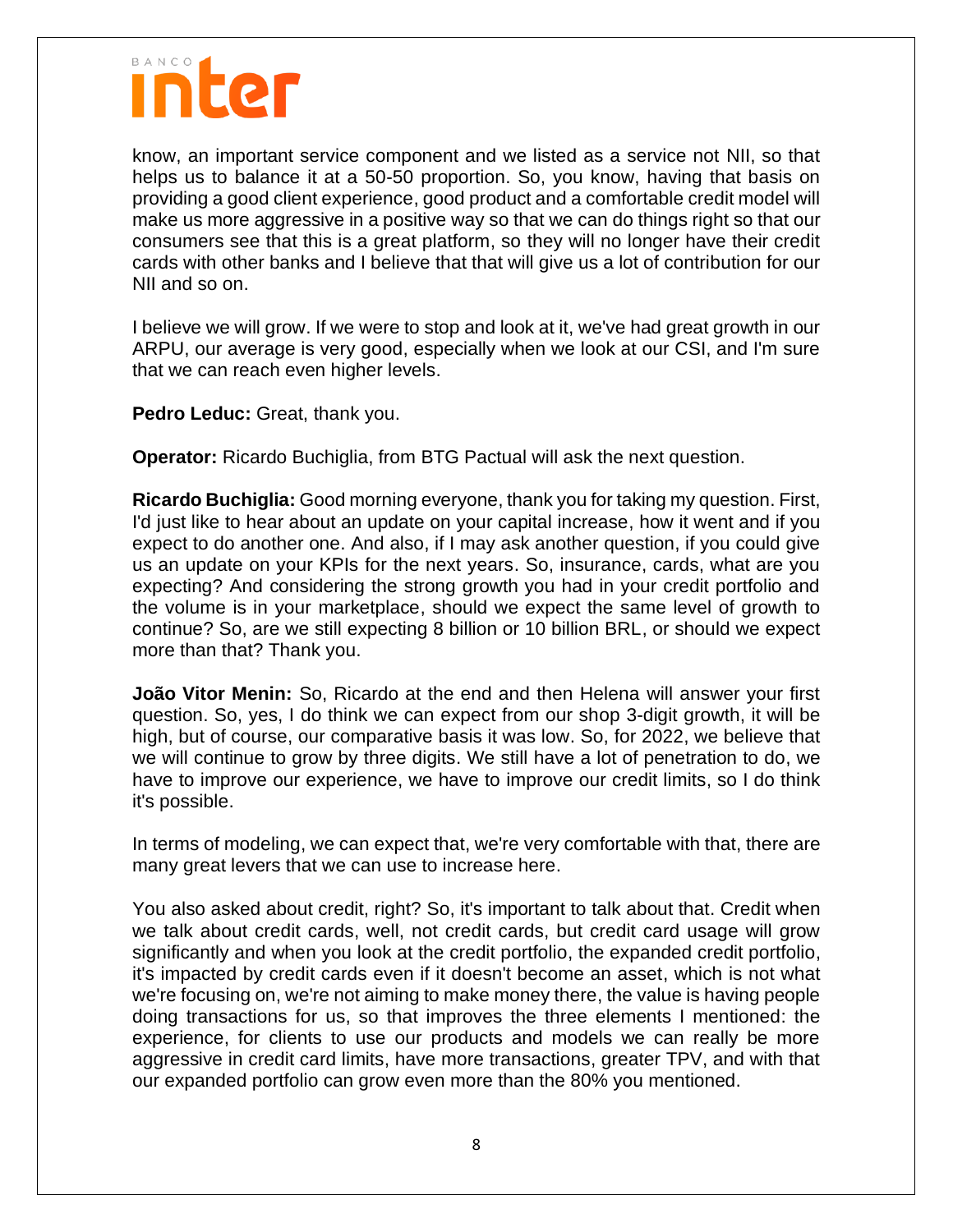

Even considering, you know, credit card, real estate, and consigned credit, we are confident that we will reach 80% and we've actually been higher than that for the last 12 months, and we're comfortable because of a couple of reasons: first, we still have a very low credit penetration with our clients, so when we think about the percentage of Pix that we have in the market, which is close to 10%, and we have less than 1% in real estate, consigned and SMEs, I think we have a lot of tailwind because, you know, we have a facilitated credit, we have the know-how, we understand the product, so I think we have the capital right as we said, our Basel index is very good, so it's very clear that will continue to grow a lot.

Obviously, when we have a [unintelligible] portfolio, we won't have an average price of 80%, that's reasonable to consider, but I think for the next years this is a metric that you can consider in your calculation.

And now Helena will answer your other questions.

**Helena Caldeira:** Well, about reorganizing our structure, we're planning it, we want to do it as soon as possible, but we have to coordinate the process with the terms we have in Brazil and abroad, but we're in the final stages of signing and starting the process.

We're working with two scenarios here: one is definitely an exchange, so we change our float from now to then, so as we communicated in our material fact in May, we still have some things to do about this reorganization, but it's always great to have the option to, you know, have good captures. Not a priority right now with this capture of 5.5 billion recently, we're not expecting to have another capital raise, but flexibility is the best option for us, if we can find a way to have flexibility, this is going to generate more value for the company.

**Ricardo Buchiglia:** That was very clear, thank you.

**Operator:** Our next question comes from Iuri Fernandes, from JP Morgan.

**Iuri Fernandes:** Well, thank you everyone, good morning. I have a question about credit growth. Assets have grown, you have the capital, the liquidity and the clients, so it should not be a challenge on the short-term, but when we look at the liabilities, I thought this was a great quarter, you grew in deposits, which was a great trend, and demand deposits, but how has your costing been? it's been very good, but will it remain that way? I mean, expanding assets is easy, but expanding liabilities is a little bit more difficult in Brazil. So, you have a higher concentration of these liabilities with a smaller part of the population.

So, what should we expect in deposits? Will we see cheap deposits growing in line with credit considering you'll grow, you know, at 80-90 to 100% year-on-year or are we expecting your funding to be more expensive? So, I'm just wondering about your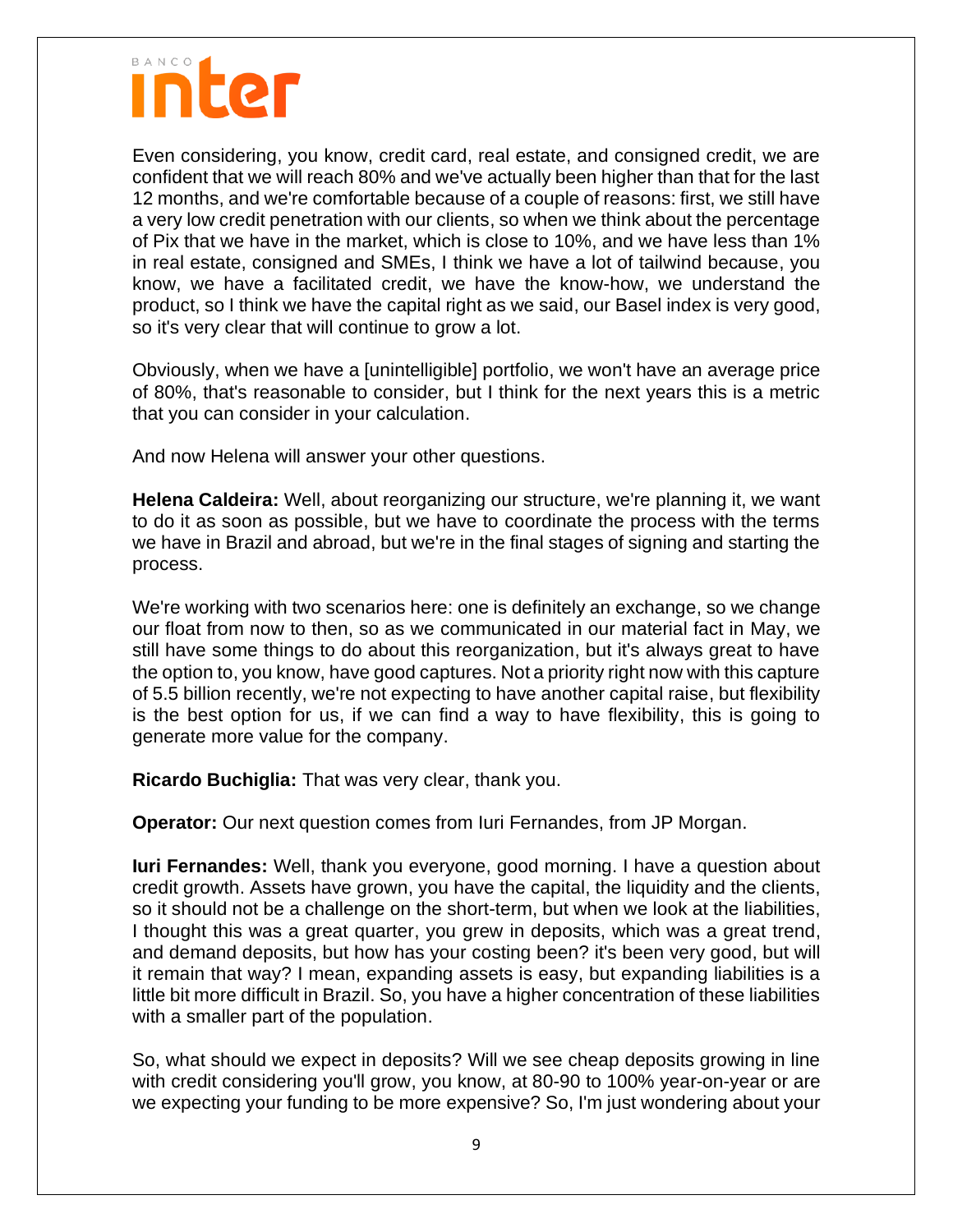final margins. Again, you have very good funding costs and I'm not sure what we should expect for the next years. Will it be that easy to grow? thank you.

**João Vitor Menin:** Hi, Iuri, that's a great question, it's complex and quite interesting. So, I agree, as I said in the beginning, there is a fight for CAC, we have many players in the market, you see that other companies have millions of clients, but what I usually say is that Inter is a global benchmark for deposits, that's mathematical, if you look at the number of clients we have and the number of deposits we have that makes us a global benchmark.

You can compare ourselves to, you know, any Brazilian player or British players, and how do we get there? There are many ways of looking at it, but we have a very comprehensive platform, we have products that make people really stay with us, right, so our loss ratio is very low. So, I'm not sure if I was too vocal about this, but it was very important to be comfortable in our model and that might have been the last bottleneck for us to say "OK, now clients are really going to see Inter as their main bank because it has a comprehensive offer, it's free for many things, I'm going to have a great credit card limit", so we're very conservative in credit, but now we're comfortable with this model and experience for our client and having a good product.

So, I don't see that this will go down, I think people are going to be more connected to Inter, bring in their salaries, their investments, their insurance, we started a shopping service, so we're going to expand this next week, but, you know, we started doing many new things and I think, you know, deposits are difficult, people need to be engaged to really make more deposits. Bringing in clients is easy, you know, all you have to do is invest in advertising, but I don't see that this is going to go down, in fact, I think we're going to have a higher penetration for deposits.

So, that's the hard side of the equation. So, considering we have the deposits, since the perspective is to continue to improve and since we have the capital, you said that it's easier for assets, well, I agree and disagree. It is easier, but there are some traps that you have to avoid and one of them are cards. You can't, you know, lend too much otherwise this model will not work. So, we haven't proved it, we have that space in collateral credit, consigned credit, which is doing very well, so when we look at these elements maybe then assets are really easier, but I think finding a balance between assets and liabilities is very good for us. So, you know, GLM is something that people often don't see in a platform, people believe it's all about having users and payments, and finally, when you talk about, you know, products that bring people in, I don't think that's the right perspective, I think products that have more compressed rates will have a longer liability, but this is offset by a great lever which is securitization, and I think that's the future not only for Inter, but for the Brazilian market.

We tested after a long time in 2015 or before, we recorded for consign credit and, you know, we had a real estate credit operations for the first time, it was small, but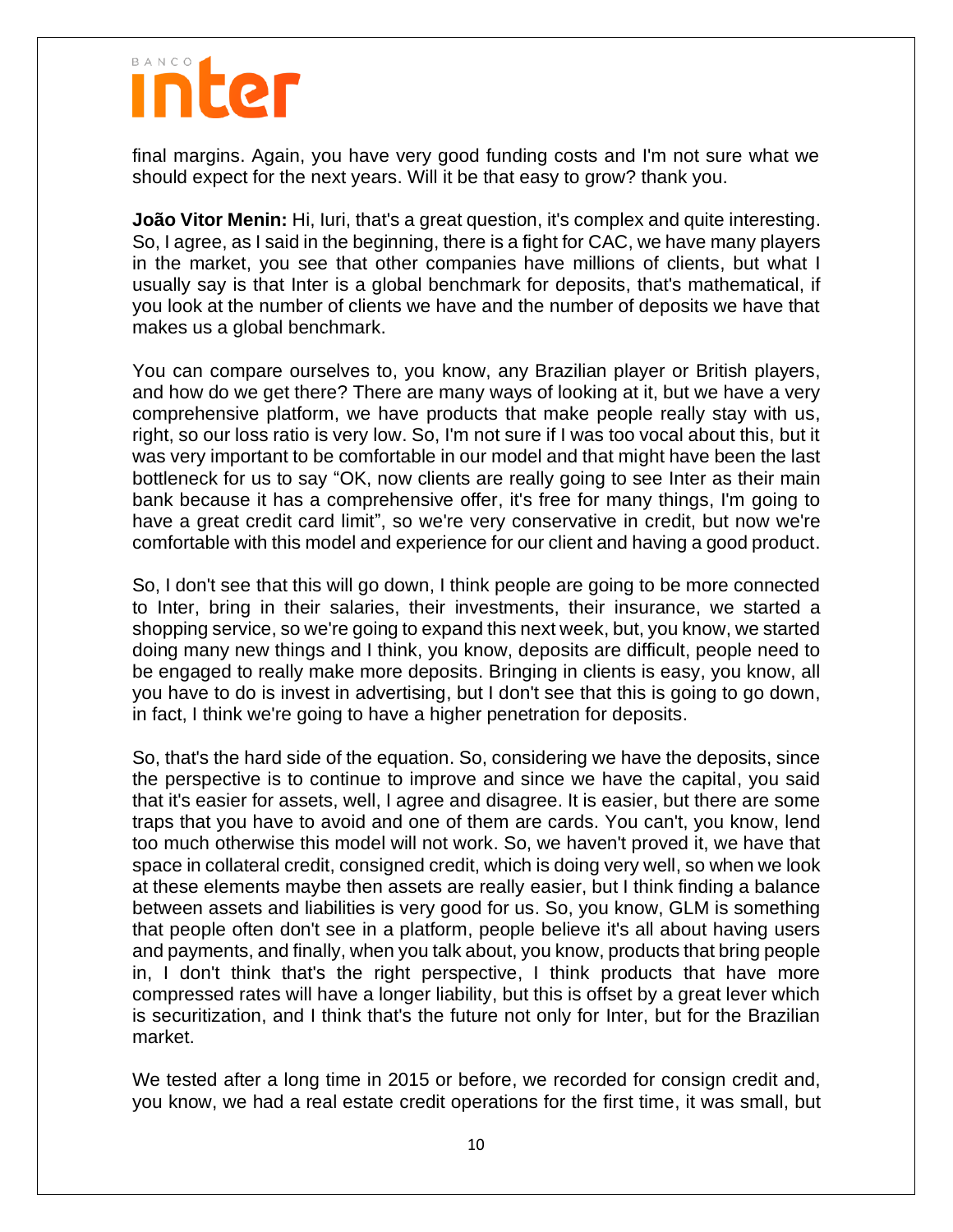

you always have to go small for the first time, right? And we believe that interest rates will remain flat in Brazil, so we have that lever to use when we have a higher growth in real estate to use the capital market.

So, I think our balance between assets, liabilities and capital is very difficult to achieve for a newcomer, when you're a consolidated bank it is easier. So, we were able to get a very good model for our operations.

**Iuri Fernandes:** Great, thank you that was very good.

**Alexandre Oliveira:** Hi, Iuri, this is Alexandre, I just want to add something to what João said, especially on liabilities. It's funny to get your question because we got a similar question in March, we had been growing in credit at around 100% and even our treasurers said: "can we keep this pace, do we have the funding to execute it?", and we tested these levers and for a long time we had focused on a third-party products, right, funds and so on, and we were very successful at that. LCI was a great source which had remained stable for a long time, 1.7 billion, so it's now at 2.1 billion, capital captured grew by a lot these last quarters, so we see that our capacity to accelerate is doing very well as this line becomes more important.

**Iuri Fernandes:** Yes, that's what we see also with incumbent banks, right, assets with their own liabilities. So, it's great that you have this basis with Inter Invest that helps you to redirect these clients.

**João Vitor Menin:** Yes, this João Vitor again. So, it's interesting that we say that, you know, Brazil has cars that runs on two types of fuels, and we also have clients that run on a couple of things. So, it's like Alexandre said, if we need to pull a lever to bring in more deposits because our credit is growing, that's great, and if we need to bring clients in to buy products that were issued by Inter, that's great too. So, of course, you need to base yourself on Selic, depending on how it is, people will choose different types of products, but I think the hybrid liability model is spectacular, but it's not easy to do, you need to have good investors, you need to have clients, you need to have checking accounts on the other hand. So, we've built that over the last years and I do think that it's a competitive edge that we have first as other platforms and other digital players in Brazil.

**Iuri Fernandes:** Great. thank you everyone.

**Operator:** The next question will be asked by Gabriel da Nóbrega, from Citibank.

**Gabriel da Nóbrega:** Good morning everyone, thank you for taking my question. I know that we talked about credit during this call, you said that you're comfortable with your credit card limits, but what I'd like to understand is what has changed for you to feel more comfortable? Maybe you're having more clients with positive records, is that what's providing you with more confidence?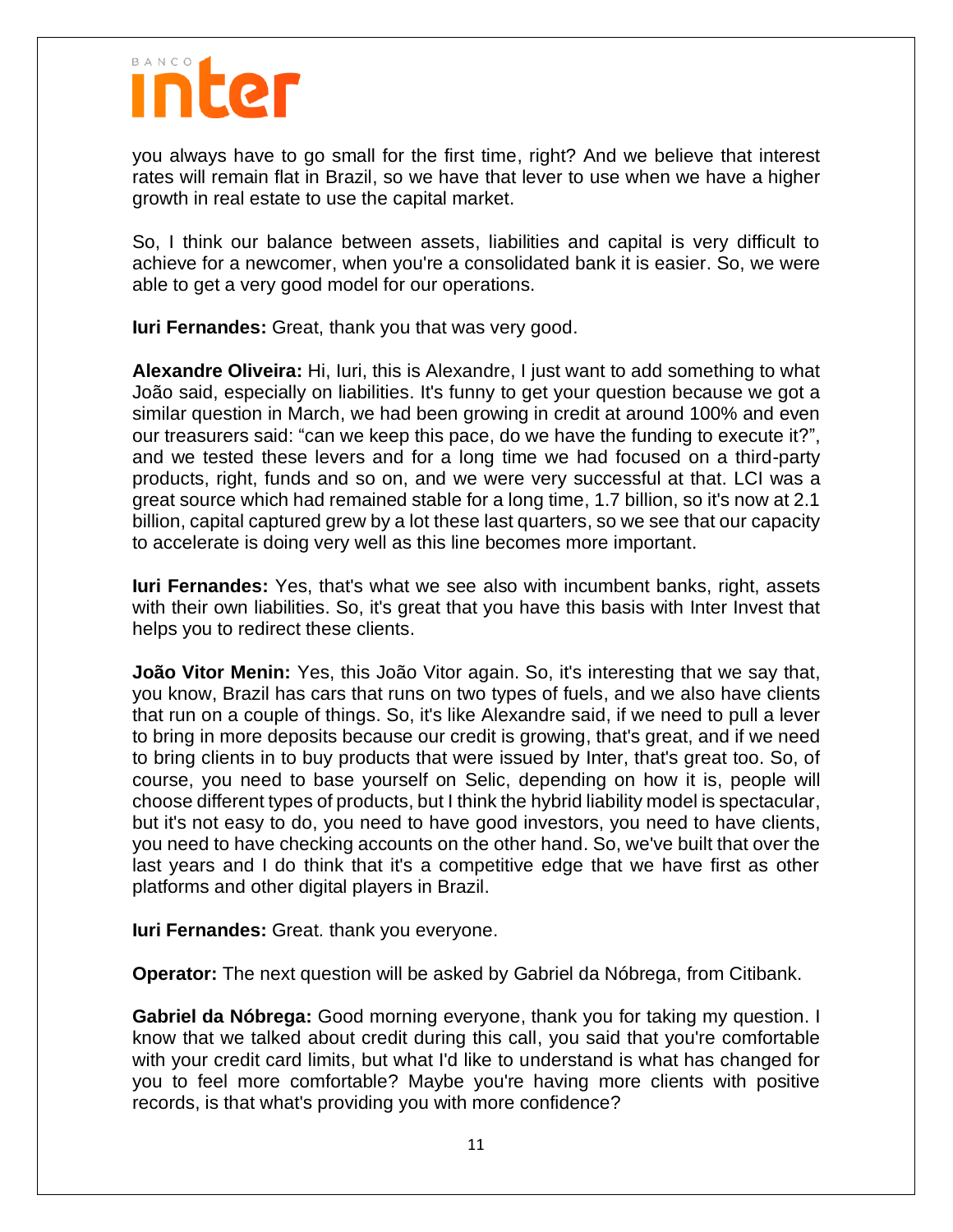And how do you see open bank operations to help you leverage your credit portfolio? Thank you.

**João Vitor Menin:** Hi, Gabriel. As I said, there are a couple of important things, I'll talk about credit cards and then I'll talk about open banking. Credit cards, you know, we really have more clients at the business, but we're based on a couple of things: first, we needed to have a well-rounded product, you can't only provide greater credit limits without having good cash back, without having a good experience where you can, you know, make advance payments on your credit card balance, your experience can't be bad, right, because you might have a good product, you might have good limits, but your clients are not going to use your card if the experience is not good. So, what we've done very well in the last quarters was look at these elements, our modeling is better, are critical mass, you know, Felipe does this, so we've been working with a lot more data – that makes our model much better –, our app experience improved a lot and you can see the comments where we've been getting on social media and we have a much better product, which has everything. So, we really can grow with our cards more aggressively, right, we can grow more.

And what was your other question?

**Gabriel da Nóbrega:** About open banking.

**João Vitor Menin:** Right. With open banking, I think it's complementary. It's like I say, we have this greater basis in Inter, we have assets that we've had for a longer time, we start getting more confidence and we have a big basis of people who aren't clients that we're not looking at, so open banking can really be a catalyst for us to really accelerate concession and credit overall, not only cards, but maybe consigned credit and investments.

So, I do think that open banking if it works as we expect, you know, the Central Bank did very well with creating Pix, so open banking can be a watershed moment for Inter. We just have to wait.

**Gabriel da Nóbrega:** Great, and if you allow me a follow-up question, it's very clear that you have a much more robust product right now, but looking at risk, of course this is connected to your growth, but I'd just like to understand if you really feel comfortable with the model that you've been able to use and if you can control risks that we don't see provisions going up too much that during the next quarters?

**Alexandre Oliveira:** Well, this is Alexandre. What we've been doing is, well, comfortable is a complicated word when we think about credit, but we've monitored it very closely through behaviors, so with any changes we investigated in depth to understand if this is in origination bias or if there's anything happening there so that we can really be comfortable with our growth so that we can really deliver more. So, I think that's how our business is running, we're looking at add it constantly so that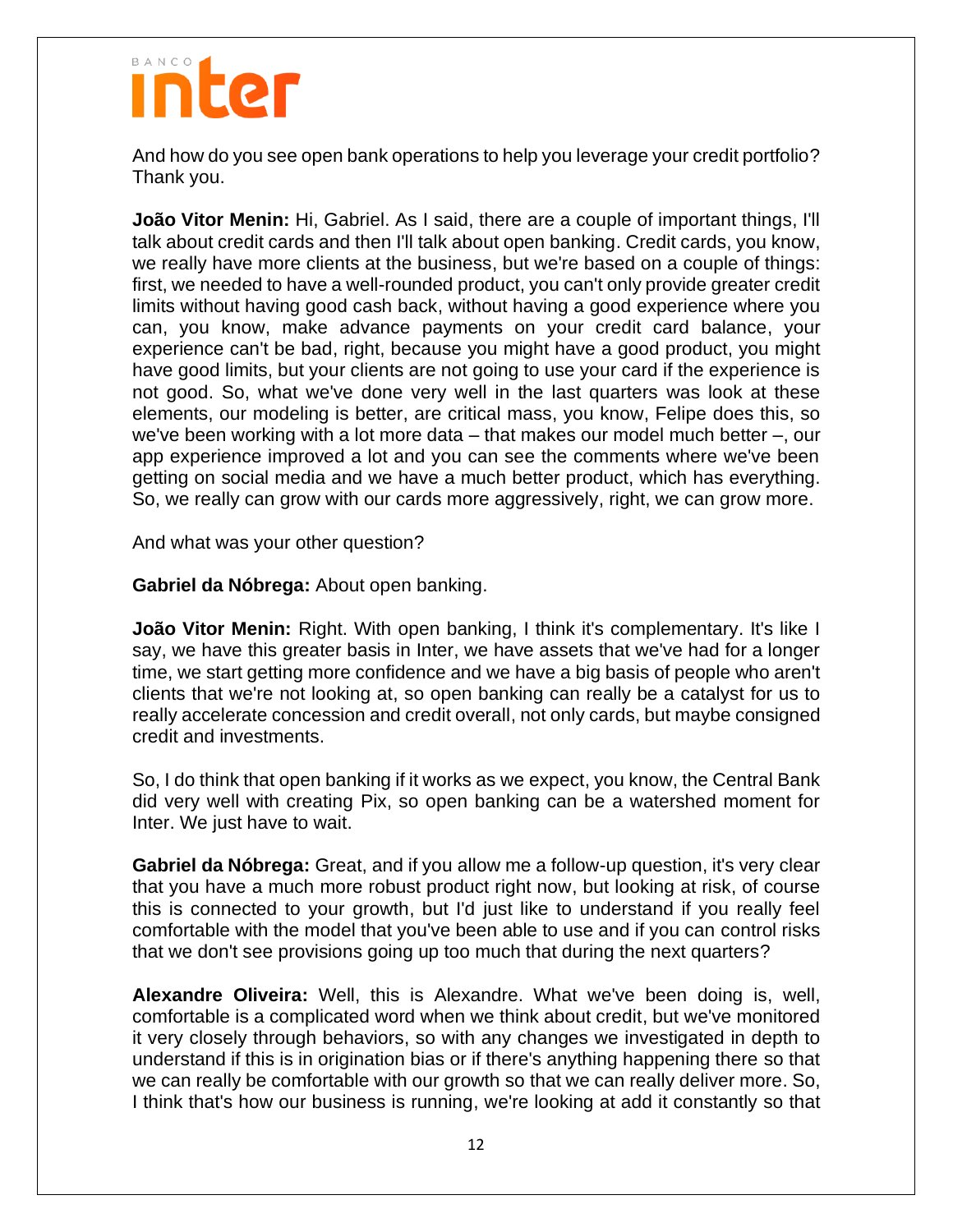

we can readjust.

But with that being said and looking at the past, we have been achieving this growth in our portfolio.

**Gabriel da Nóbrega:** OK, that was very clear, thank you.

**Operator:** Thiago Binsolt, from Goldman Sachs will ask the next question.

**Thiago Binsolt:** Hi João, Alexandre, and Helena, thank you for taking my question. I think you've talked about the card a lot, but since you have a high target for market share, I'd just like to know what your potential is, so what do you believe your potential is in this market. And if I can ask your second question about, you know, João's speech on hiring employees, I think Banco Inter is close to 3,000 employees and where do you think that's going to level out? How many employees do you need to run the bank as you're running today? Thank you.

**João Vitor Menin:** OK, so let me tell you bit about the market share for credit cards. So, when we started Pix and we saw many of our competitors doing TV adds, we were even demanded by some investors who asked, you know, "why isn't Inter doing the same thing?", we didn't make a lot of noise, but, you know, time shows that now we have about 10% of all the Pix transfers in the market, and that for me is spectacular, really shows that our clients are active, engaged and using Inter as their main platform.

When you think about these 10%, I think that speaks volumes for me, we can't have 10% of the clients and 1% of consigned or real estate credit, or even 1% of credit cards, but credit cards are much easier to accelerate then consigned and real estate credit. These are longer clients, it is very difficult for clients to shift, you know, credit cards are much easier, it's something that is much easier to do than real estate or consigned credit because if you don't give the client the right limit even if you have a wonderful platform, naturally they're not going to come, they need to use their card.

So, I think that in the case of credit cards, we have a higher likelihood of leveraging. And why didn't we do it before? Some of our investors asked, you know, "why didn't you do it before? Look at Nu Bank and everything", but I think it's a matter of time, letting the model mature, the platform mature, as you have an installed basis you start having interchange recurrence, which allows you to, you know, take some of the provision, so that's a part of the model, and I think right now we're seeing a change, right, I don't mean today, but maybe in the last two quarters, and this is something that we've talked about a lot so that everyone is on the same page.

We're more excited about credit cards, again because we have a better model, a better experience, a better product, great installed capacity which helps us to, you know, reduce the swelling you have in the first group until the interchange pays for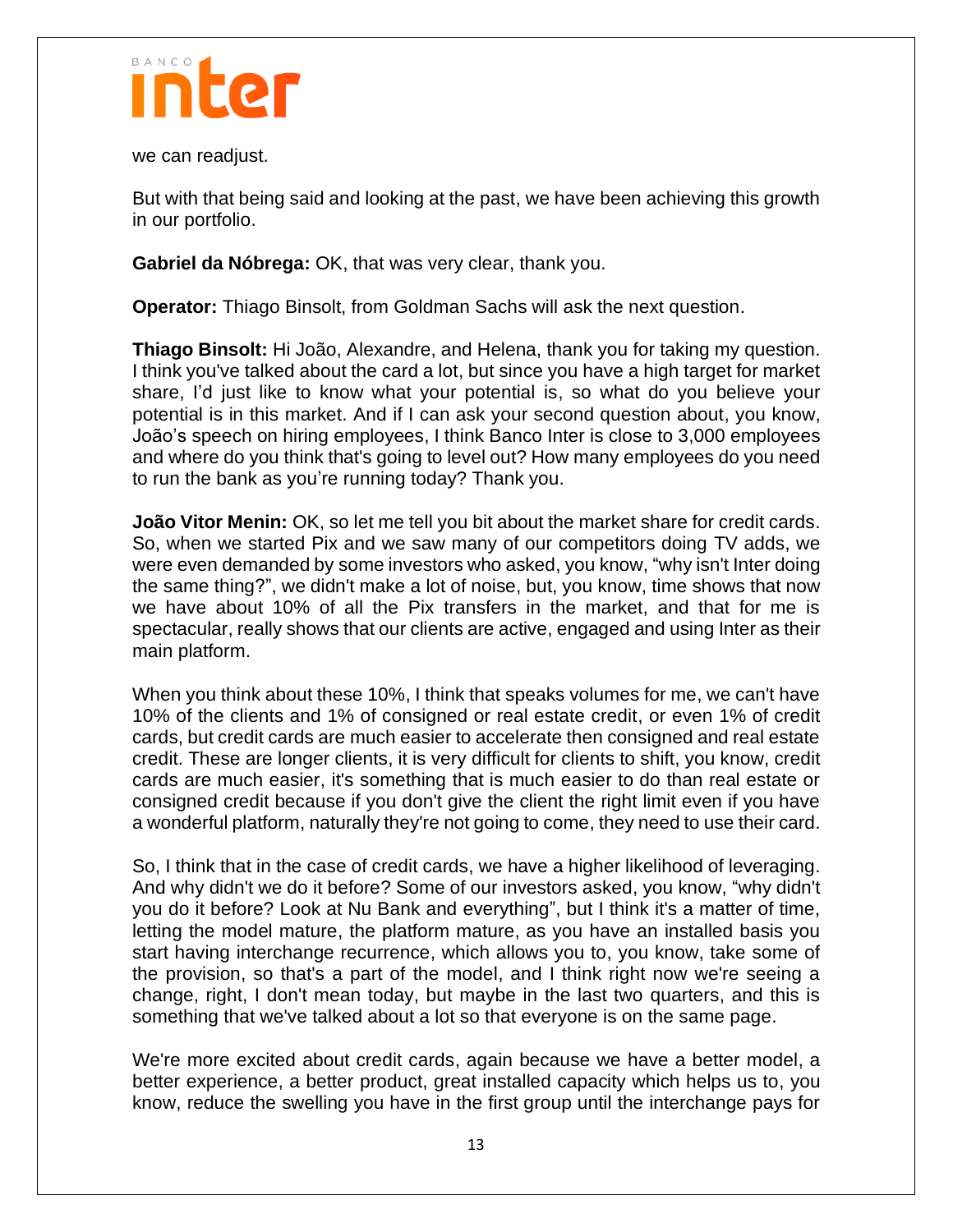defaulting clients, right, so we don't believe a lot in rotating credit, we don't see that as a healthy source of income.

When we do presentations to the market, I even feel ashamed to talk about the fact that, you know, our best fees are 7% a month. So, we're excited, I don't think we're going to get to 10% like we did with Pix very quickly, but with cards this percentage is growing fast. So, again, it's an expanded portfolio, not necessarily revolving credit, we don't want people to go into that revolving scheme and pay 15% of month, we really don't believe in that model.

**Thiago Binsolt:** Thank you, João. And what about the number of employees? If you can tell us anything about that.

**João Vitor Menin:** Oh, right, of course! Yes, that's very important. As I said in the beginning, it's very important to have an asset like that, it's our greatest asset really, and there are a couple of points here: first, you need to be able to hire people with your culture, with your DNA, we've been able to do it, and then you need to be able to feed them and make them thrive. You know, people go to the earnings results, but look at our LinkedIn profile; it's spectacular, we feel like great employers. So, we have all the conditions to bring people in and to retain them.

And in terms of leverage, that's great, we're retaining the best talents, people who are engaged, people who are going to bring efficiency and improvements to our products, we're going to get a higher, you know, revenue or number of active clients per employee. So, first, you need to be a very good employer with a strong culture and that's what's going to lead you to a good leverage and so on.

So, I'm not sure how many employees we're going to have because we're really concerned about other things. We hope to have more people, right, as we're generating more value to society, but the focus here is to retain people, train them with protagonism and information, that's what's going to help us grow.

So, I think we're doing very well on that end.

**Thiago Binsolt:** Thank you, João. You talked about using your balance for cards. Through this partnership with Stone, do you also expect to use your balance for credit card operations with Stone? And what's your perception on credit quality with IMF?

**João Vitor Menin:** Yes, well, with the Basel level of 60%, we have several possibilities, Stone is a great partnership that we're very excited about, we had Stone Day recently, we took all of the directors from Inter to talk to Stone and we were very happy, so we're going to explore that with them, we're still waiting to see what the volumes are, you know, we might have 10s of billions, so it's really the early beginning with Stone, there's still a lot that we can do and show, I think we get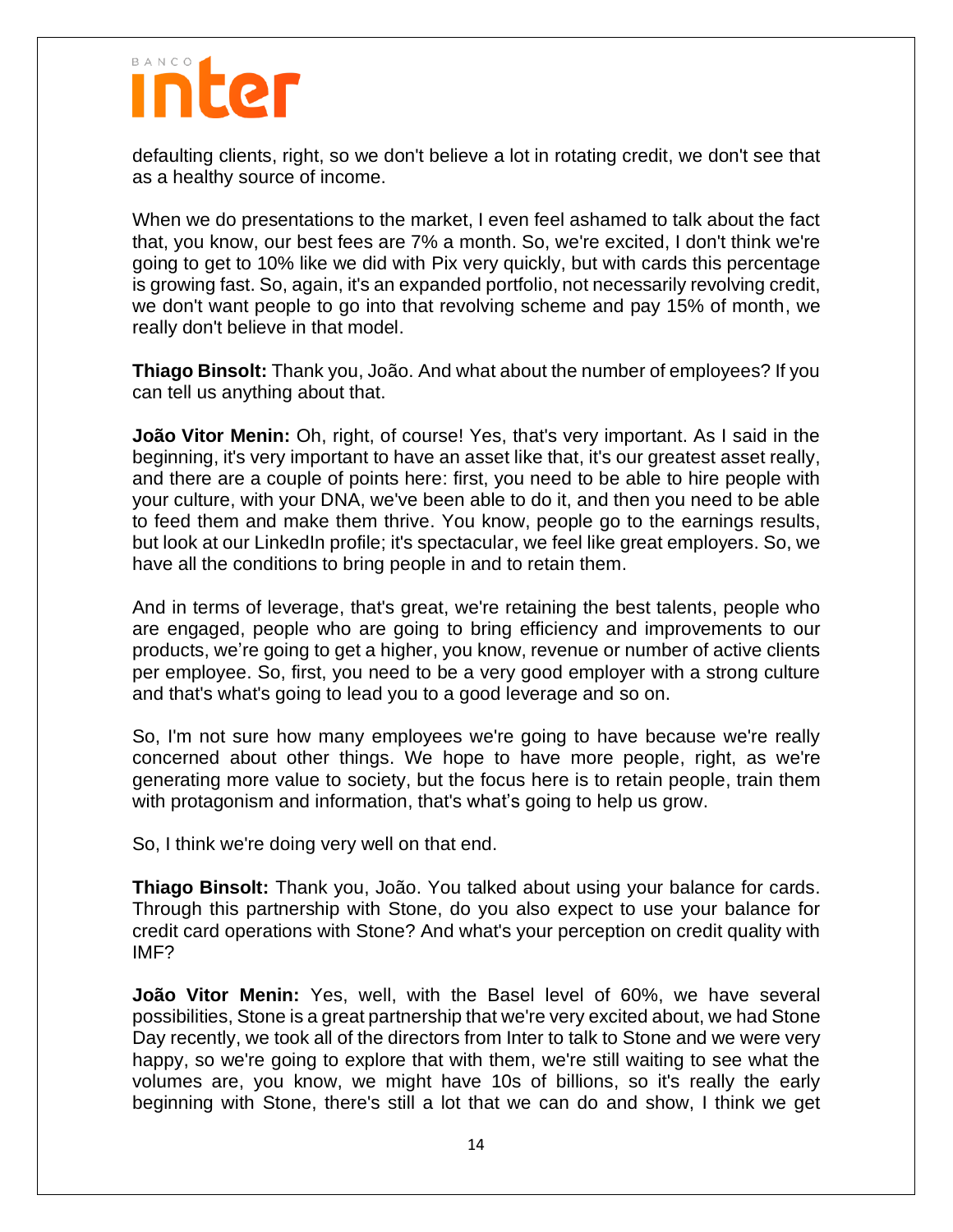

anxious, but we need to be patient because we're getting there.

About IMF, I think we have a big space for that in Brazil, it's not very explored, but here we're talking about collateral credit, supply chain for big suppliers, cards, retail, so again, working capital needs to perform, but I think you can see in our figures that we're providing a lot of credit for companies and this is led by, you know, the IMF, they don't access that market in Brazil, so we want to have great credit and there's a lot of room in the market for that.

**Thiago Binsolt:** Great, thank you, João.

**Operator:** The next question will be asked in English by Neha Agarwal, from HSBC.

**Neha Agarwal:** Hi, thank you so much for taking my question, and apologies, I would like to ask in English. You could answer in Portuguese that's absolutely fine.

My question is first on the loan growth, I think you mentioned that the loan growth could be above 80% in the next year. Did I get it right?

And could we see further decline in margins the NIM that you post for the remaining part of the year and next year? Because a lot of the loan book is also driven by credit card, and like you said, you do not believe in having a big balance in the revolving credit side.

And then my next question is on the costs. You have been able to control part of the operating costs well, but I think there was a big pick up in the other operating expenses line. So, could you shed a little bit of light upon that? Was an extraordinary or is this the level of Opex that we should continue to see in the coming quarters? And any color on how we should see the bottom line evolve in 2022 and after that? Thank you so much.

**João Vitor Menin:** So, about the credit book growth above 80% a year, that is right, it is 80%, not eight. We do believe it's possible due to everything I mentioned: funding quality, Basel index, knowing the market, and the low penetration that we still have.

Your other question was about a decrease in our margins, I don't think that we need to have revolving to pull margins up or to hold our margins. As I said, companies, banks, and platforms that depend on revolving to have an expanded basis, big basis, is not sustainable, I don't think it's going to last for a long time. We don't want to offset a lean with revolving, we want to avoid that here at Inter as much as we can, but when we think about SME, consigned, you know, these are products that have good margins, they're not going to have any reduced lean in the future, so I think they're going to be stable.

And about the cost, we mentioned cash back expenses, I talk a lot about marketing